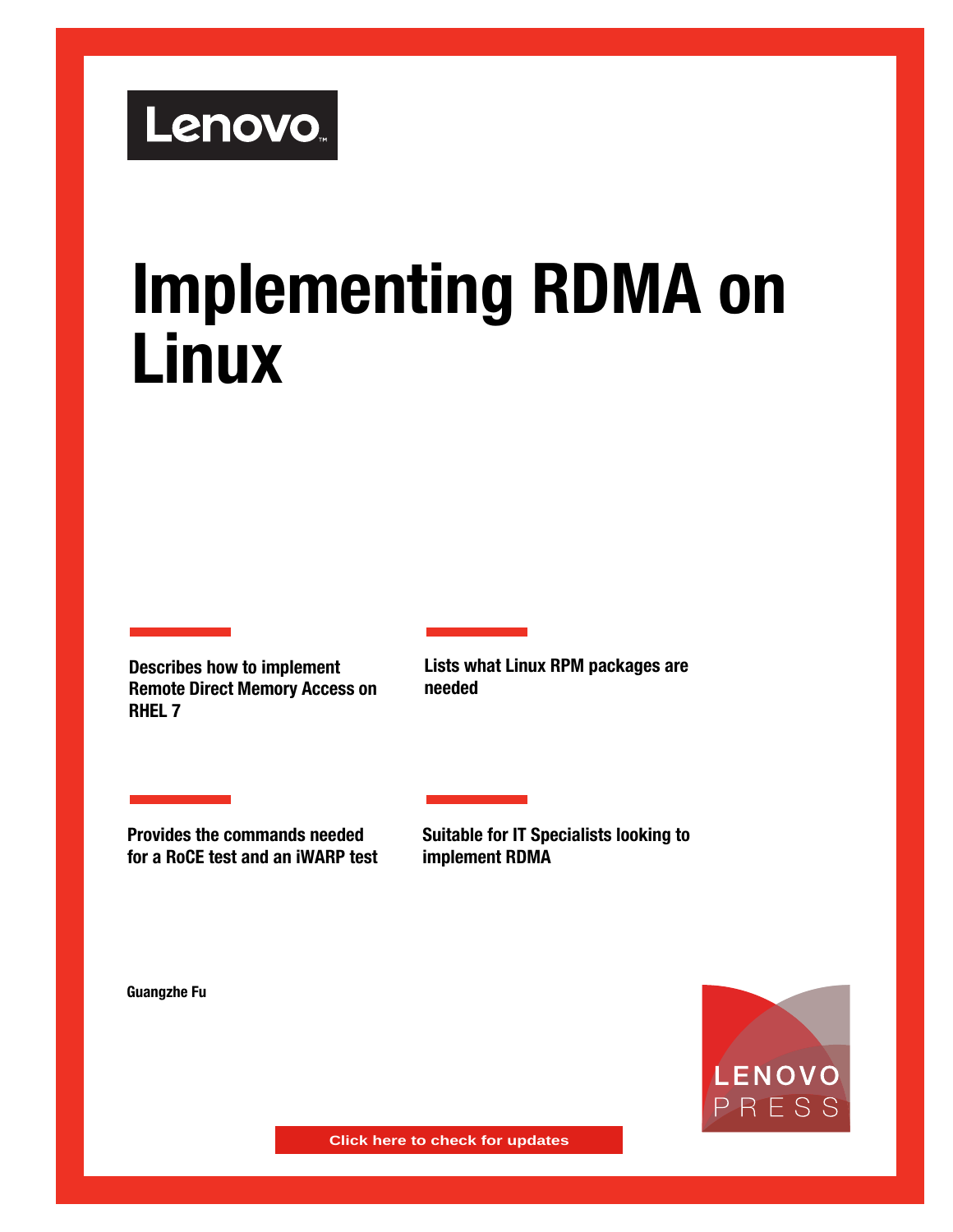# **Abstract**

This paper explains the steps required to set up a connection between applications using InfiniBand, Remote Direct Memory Access (RoCE) and iWARP and how to operation required to use the remote direct memory access read and write data. This paper is intended for IT administrators. Readers are expected to have network deployment knowledge.

At Lenovo® Press, we bring together experts to produce technical publications around topics of importance to you, providing information and best practices for using Lenovo products and solutions to solve IT challenges.

See a list of our most recent publications at the Lenovo Press web site:

<http://lenovopress.com>

**Do you have the latest version?** We update our papers from time to time, so check whether you have the latest version of this document by clicking the **Check for Updates** button on the front page of the PDF. Pressing this button will take you to a web page that will tell you if you are reading the latest version of the document and give you a link to the latest if needed. While you're there, you can also sign up to get notified via email whenever we make an update.

# **Contents**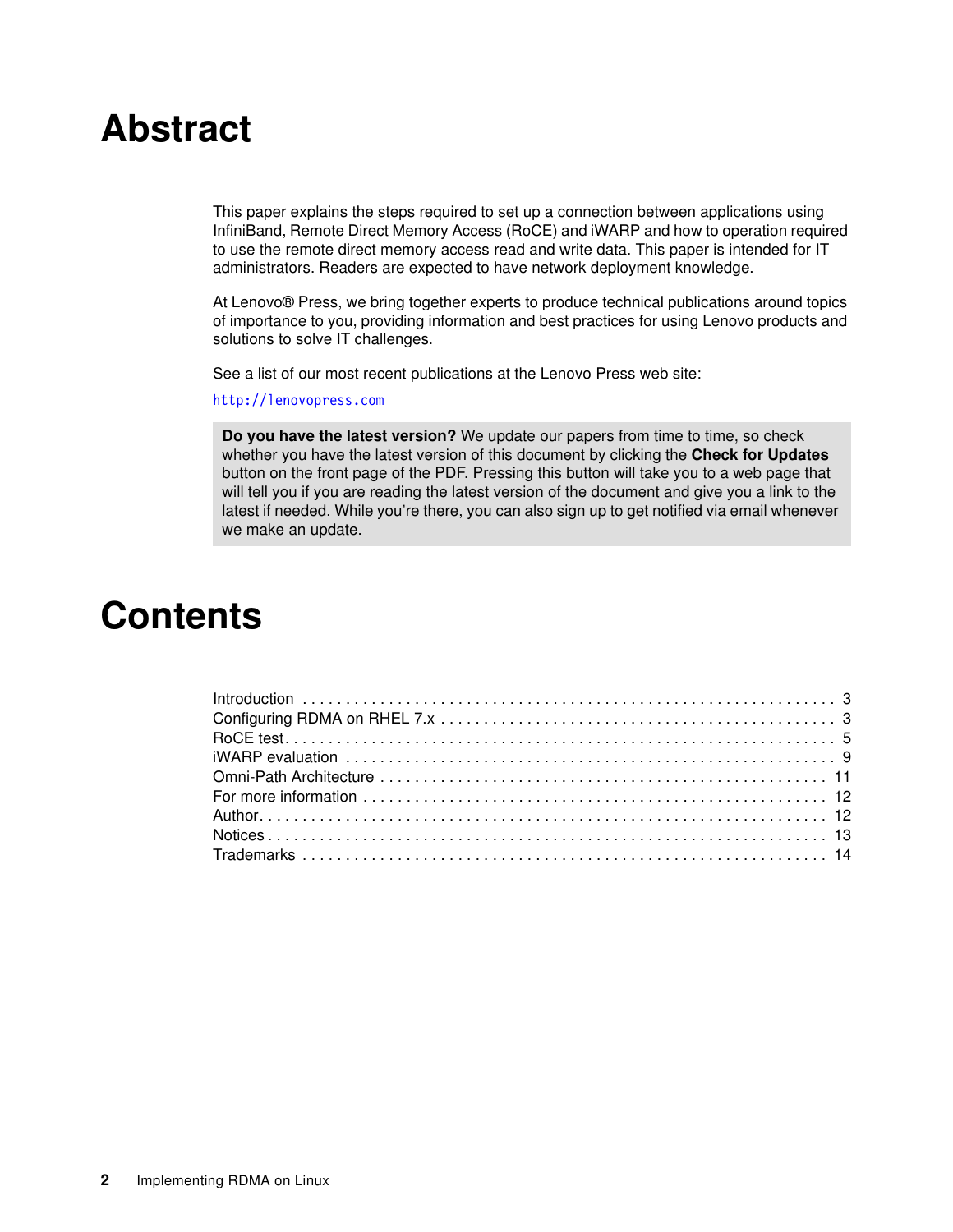### <span id="page-2-0"></span>**Introduction**

Remote Direct Memory Access (RDMA) is a direct memory access method that allows a user to access the memory of one server from the memory of another server, without involving the operating system of either server.

There are 3 kinds of RDMA technology:

- InfiniBand
- ► RDMA over Converged Ethernet (RoCE)
- $\blacktriangleright$  iWARP

InfiniBand refers to two distinctly different concepts:

- A physical link-layer protocol for InfiniBand networks
- A higher-level programming API called the InfiniBand Verbs API

The InfiniBand Verbs API is an implementation of a remote direct memory access (RDMA) technology. RDMA over Converged Ethernet (RoCE) is a network protocol that allows remote direct memory access (RDMA) over an Ethernet network.

iWARP is a computer networking protocol that implements RDMA for efficient data transfer over Internet Protocol networks. Because iWARP is layered on IETF-standard congestion-aware protocols such as TCP and SCTP, it makes few demands on the network, and can be successfully deployed in a broad range of environments.

# <span id="page-2-1"></span>**Configuring RDMA on RHEL 7.x**

In this section, we describe how to enable the RDMA feature with Linux Inbox driver. We are using RHEL 7.x for the examples.

#### **Package installation**

Installation is as follows:

1. Install the rdma package and enable rdma service using the following commands:

yum install rdma dracut -f systemctl enable rdma

The output of these commands is shown in [Figure 1 on page 4.](#page-3-0)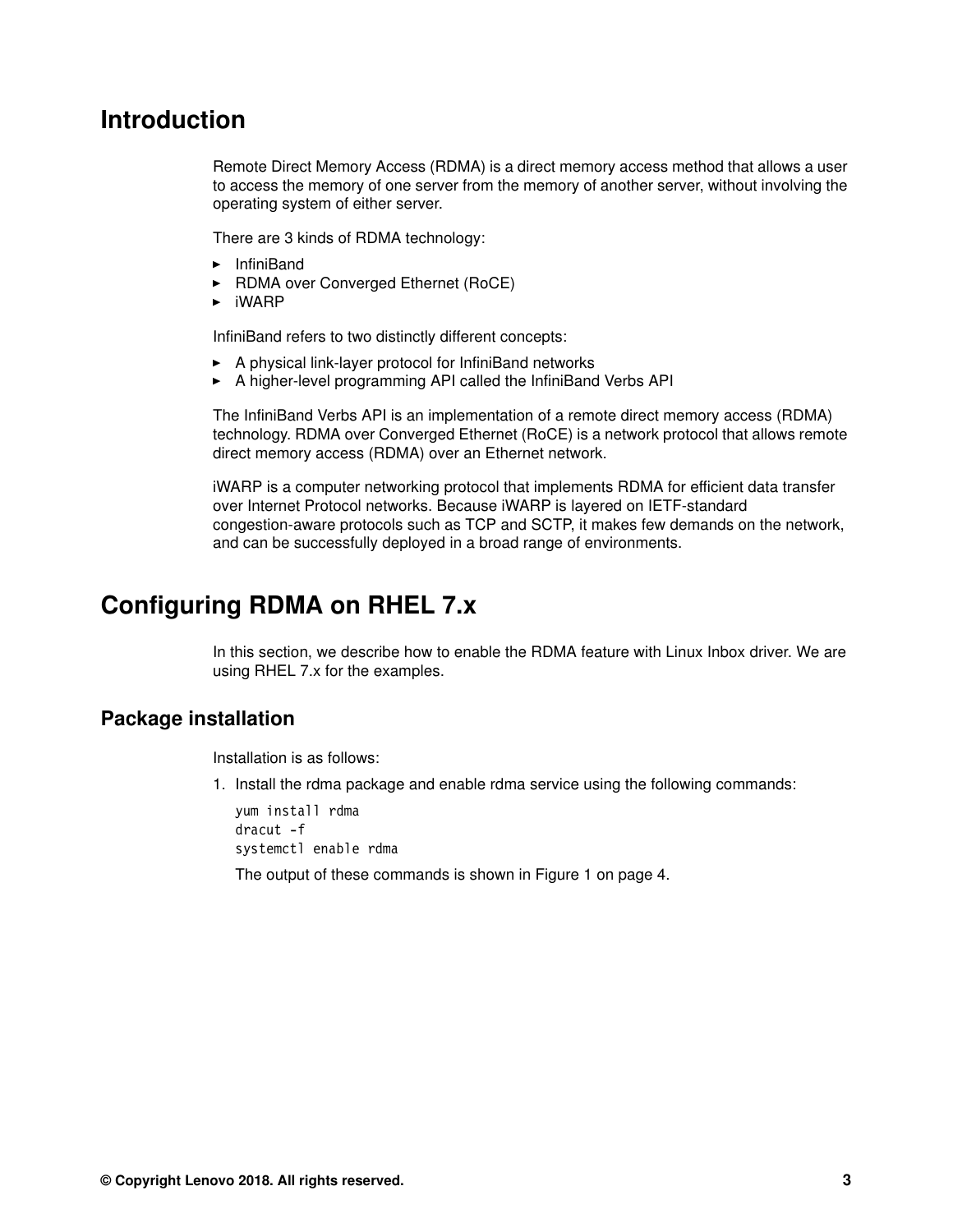```
[root@localhost ~]# yum install rdma
Loaded plugins: langpacks, product-id, search-disabled-repos, subscription-manager
rhel-7-server-optional-fastrack-rpms | 2.1 kB 00:00:00
rhel-7-server-optional-rpms | 2.0 kB 00:00:00
rhel-7-server-rpms | 2.0 kB 00:00:00
Resolving Dependencies
--> Running transaction check
---> Package rdma.noarch 0:7.3 4.7 rc2-5.el7 will be installed
Removing rdma.noarch 0:7.3 4.7 rc2-5.el7 - u due to obsoletes from installed
rdma-core-13-7.el7.x86_64
--> Restarting Dependency Resolution with new changes.
--> Running transaction check
---> Package rdma.noarch 0:7.3 4.7 rc2-5.el7 will be installed
--> Finished Dependency Resolution
* dracut –f
[root@localhost ~]# dracut -f
[root@localhost ~]#
* systemctl enable rdma
[root@localhost ~]# systemctl enable rdma
[root@localhost ~]#
```
<span id="page-3-0"></span>*Figure 1 Installing and enabling RDMA*

#### **Editing the configuration files**

The following configurations need to be modified after the installation is complete:

- ► /etc/rdma/rdma.conf
- ► /etc/udev.d/rules.d/70-persistent-ipoib.rules
- -/etc/security/limits.d/rdma.conf

The rdma service reads /etc/rdma/rdma.conf to find out which kernel-level and user-level RDMA protocols the administrator wants to be loaded by default. You should edit this file to turn various drivers on or off.

The rdma package provides the file /etc/udev.d/rules.d/70-persistent-ipoib.rules. This udev rules file is used to rename IPoIB devices from their default names (such as ib0 and ib1) to more descriptive names. You should edit this file to change how your devices are named.

RDMA communications require that physical memory in the computer be pinned (meaning that the kernel is not allowed to swap that memory out to a paging file in the event that the overall computer starts running short on available memory). Pinning memory is normally a very privileged operation. In order to allow users other than root to run large RDMA applications, it will likely be necessary to increase the amount of memory that non-root users are allowed to pin in the system. This is done by adding the file rdma.conf file in the /etc/security/limits.d/directory with contents such as shown in [Figure 2.](#page-3-1)

<span id="page-3-1"></span>*Figure 2 Contents of rdma.conf*

| [root@localhost ~]# more /etc/security/limits.d/rdma.conf |                   |                                 |           |
|-----------------------------------------------------------|-------------------|---------------------------------|-----------|
|                                                           |                   | # configuration for rdma tuning |           |
| $***$                                                     | soft              | memlock                         | unlimited |
| $***$                                                     | hard              | memlock                         | unlimited |
|                                                           | # rdma tuning end |                                 |           |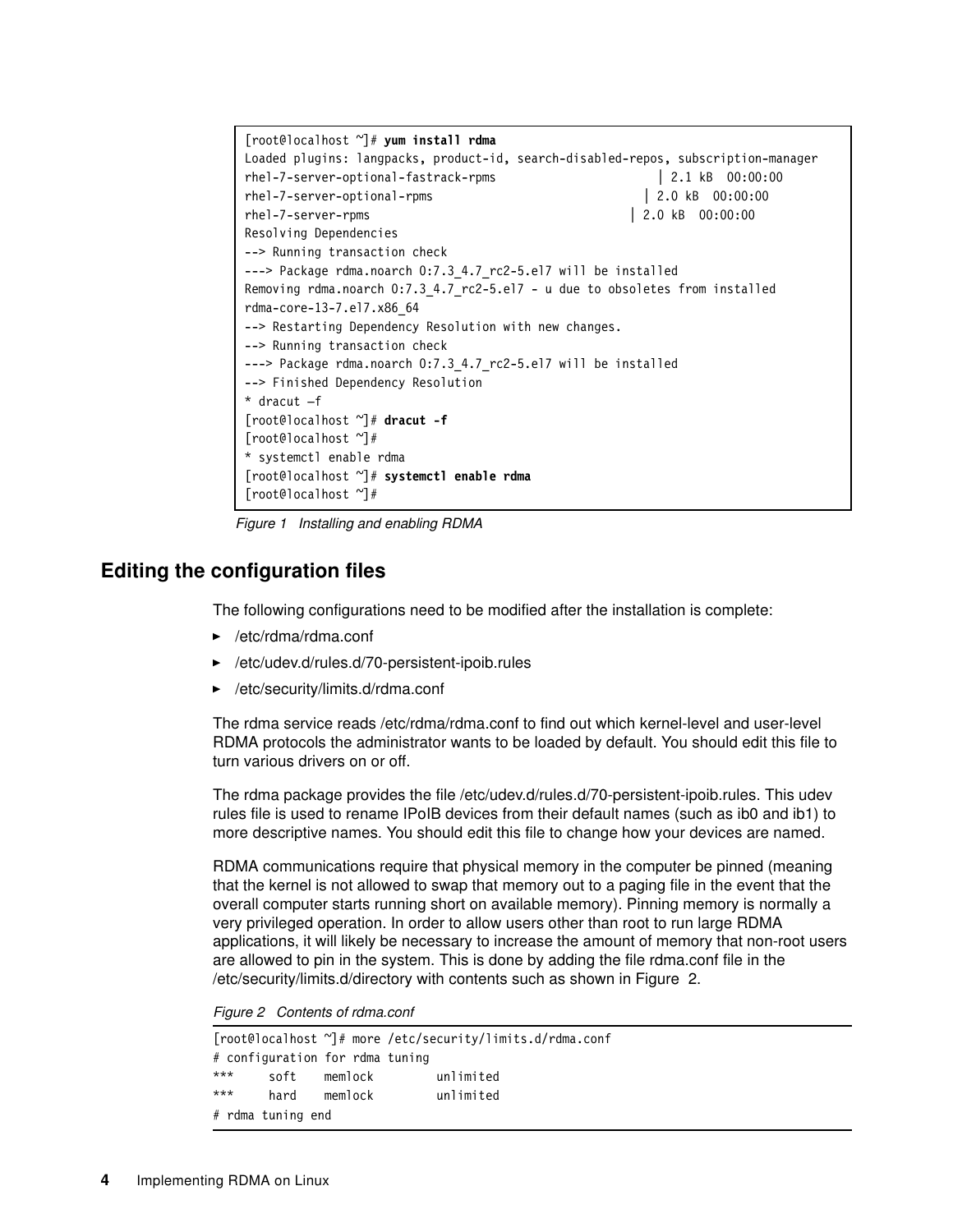### <span id="page-4-0"></span>**RoCE test**

This section, we describe how to use RoCE. We will be using the Emulex OCe14102 adapter as an example.

We used the following test environment:

- ThinkServer® RD650
- ► Emulex OneConnect OCe14102-UM and Emulex OneConnect OCe14102-NM adapters
- ► Red Hat Enterprise Linux RHEL7.2
- Emulex drivers, Version 3.10.0-327.36.3.el7.x86 64 and 3.10.0-327.el7.x86 64

#### **Procedure**

Because RDMA applications are so different from Berkeley Sockets-based applications and from normal IP networking, most applications that are used on an IP network cannot be used directly on an RDMA network. RHEL 7 comes with a number of different software packages for RDMA network administration, testing and debugging, high level software development APIs, and performance analysis.

In order to utilize these networks, some or all of the following packages need to be installed (this list is not exhaustive, but does cover the most important packages related to RDMA):

- ► rdma
- libocrdma
- ► libibverbs-utils
- ► perftest
- <span id="page-4-2"></span>1. Issue the following commands:

```
yum install rdma libocrdma libibverbs-utils perftest
systemctl start rdma
systemctl enable rdma
```
Output of these commands is shown in [Figure 3.](#page-4-1)

<span id="page-4-1"></span>*Figure 3 Output from commands*

```
[root@localhost ~]# yum install rdma libocrdma libibverbs-utils perftest
Loaded plugins: langpacks, product-id, search-disabled-repos, subscription-manager
rhel-7-server-optional-fastrack-rpms | 2.1 kB 00:00:00
rhel-7-server-optional-rpms | 2.0 kB 00:00:00
rhel-7-server-rpms | 2.0 kB 00:00:00
Package matching libibverbs-utils-1.2.1-1.el7.x86_64 already installed. Checking for 
update.
Package matching perftest-3.0-7.el7.x86 64 already installed. Checking for update.
Resolving Dependencies
--> Running transaction check
---> Package libocrdma.x86 64 0:1.0.8-1.el7 will be installed
---> Package rdma.noarch 0:7.3 4.7 rc2-5.el7 will be installed
Removing libocrdma.x86_64 0:1.0.8-1.el7 - u due to obsoletes from installed 
libibverbs-13-7.el7.x86_64
Removing rdma.noarch 0:7.3_4.7_rc2-5.el7 - u due to obsoletes from installed 
rdma-core-13-7.el7.x86_64
--> Restarting Dependency Resolution with new changes.
--> Running transaction check
---> Package libocrdma.x86 64 0:1.0.8-1.el7 will be installed
---> Package rdma.noarch 0:7.3 4.7 rc2-5.el7 will be installed
```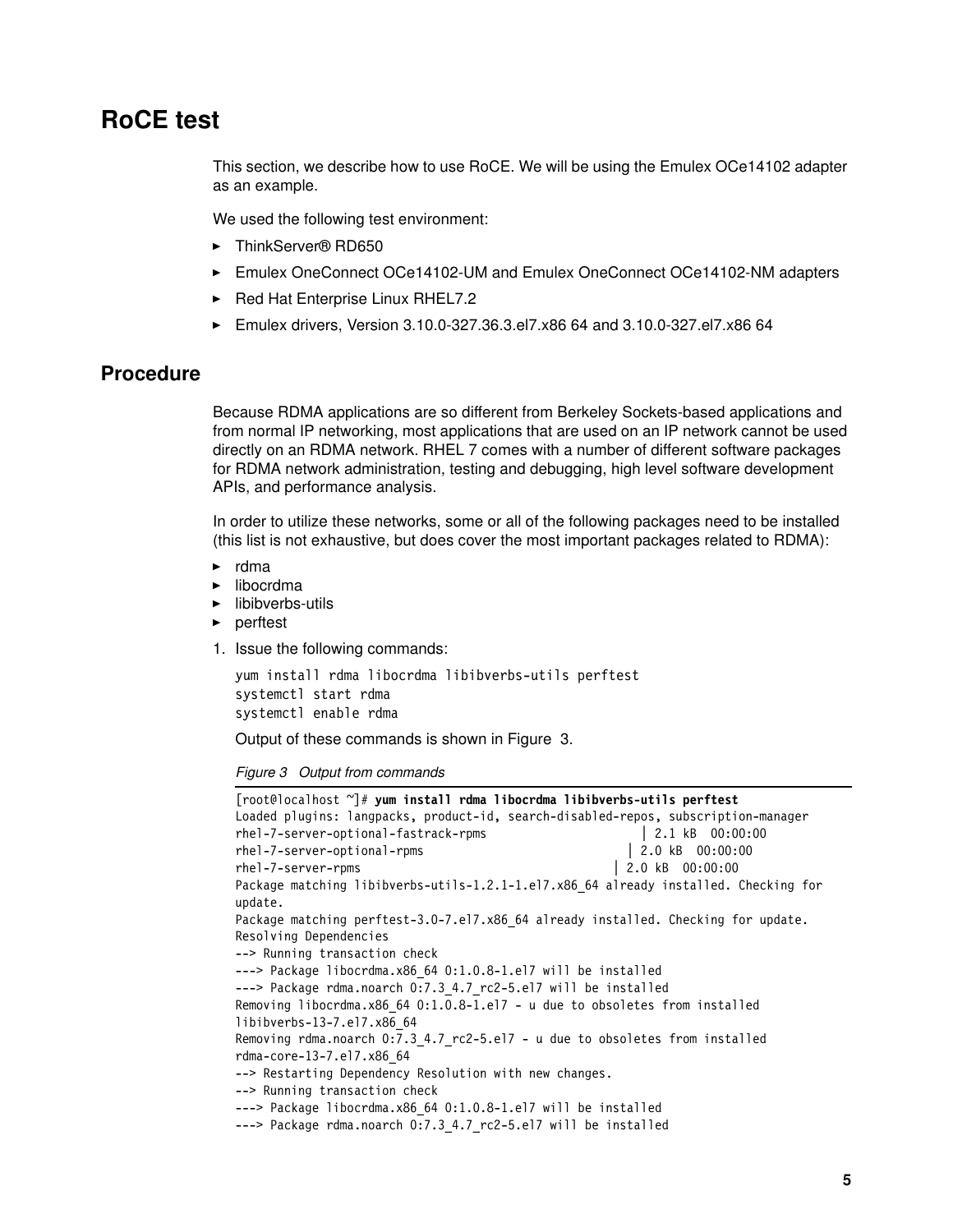```
--> Finished Dependency Resolution
* systemctl start rdma
[root@localhost ~]# systemctl start rdma
[root@localhost ~]#
* systemctl enable rdma
[root@localhost ~]# systemctl enable rdma
[root@localhost ~]#
```
2. Add network setting in /etc/sysconfig/network-scripts/ifcfg-suffix files as shown in [Figure](#page-5-0)  [4.](#page-5-0)

<span id="page-5-0"></span>*Figure 4 Additional settings in /etc/sysconfig/network-scripts/ifcfg-suffix*

```
* Config OCe14102 port
DEVICE = ens1f0
TYPE = Ethernet
BOOTPROTO = none
ONBOOT = yes
* Config VLAN
DEVICE = ens1f0 .8
BOOTPROTO = none
ONBOOT = yes
IPADDR =192.168.8.50
PREFIX =24
VLAN = yes
```
3. Restart the network service to enable the settings using the command:

systemctl restart network

#### **Test results**

To confirm the changes, review port information using tools such as **ibv\_devinfo** and **ib\_write\_bw**.

#### **Port information**

We use the **ibv\_devinfo** command to display InfiniBand device information, which is configured according to our requirement. The output is shown in [Figure 5.](#page-5-1)

<span id="page-5-1"></span>*Figure 5 Output from ibv\_devinfo command*

|                 | [root@xxxxx network-scripts]# ibv_devinfo |                |                     |
|-----------------|-------------------------------------------|----------------|---------------------|
| hca id: ocrdmal |                                           |                |                     |
| transport:      |                                           | InfiniBand (0) |                     |
| fw ver:         |                                           | 10.6.228.36    |                     |
| node guid:      |                                           |                | 0290:faff:fe30:9ade |
| sys image guid: |                                           |                | 0290:faff:fe30:9ade |
| vendor id:      |                                           | 0x10df         |                     |
| vendor part id: |                                           | 1824           |                     |
| hw ver:         |                                           | 0x410          |                     |
| phys port cnt:  |                                           | 1              |                     |
| port:           | 1                                         |                |                     |
|                 | state:                                    |                | PORT DOWN (1)       |
|                 | max mtu:                                  |                | 4096 (5)            |
|                 | active mtu:                               |                | 1024(3)             |
|                 | sm lid:                                   |                | 0                   |
|                 | port lid:                                 |                | 0                   |
|                 | port lmc:                                 |                | 0x00                |
|                 | link layer:                               |                | Ethernet            |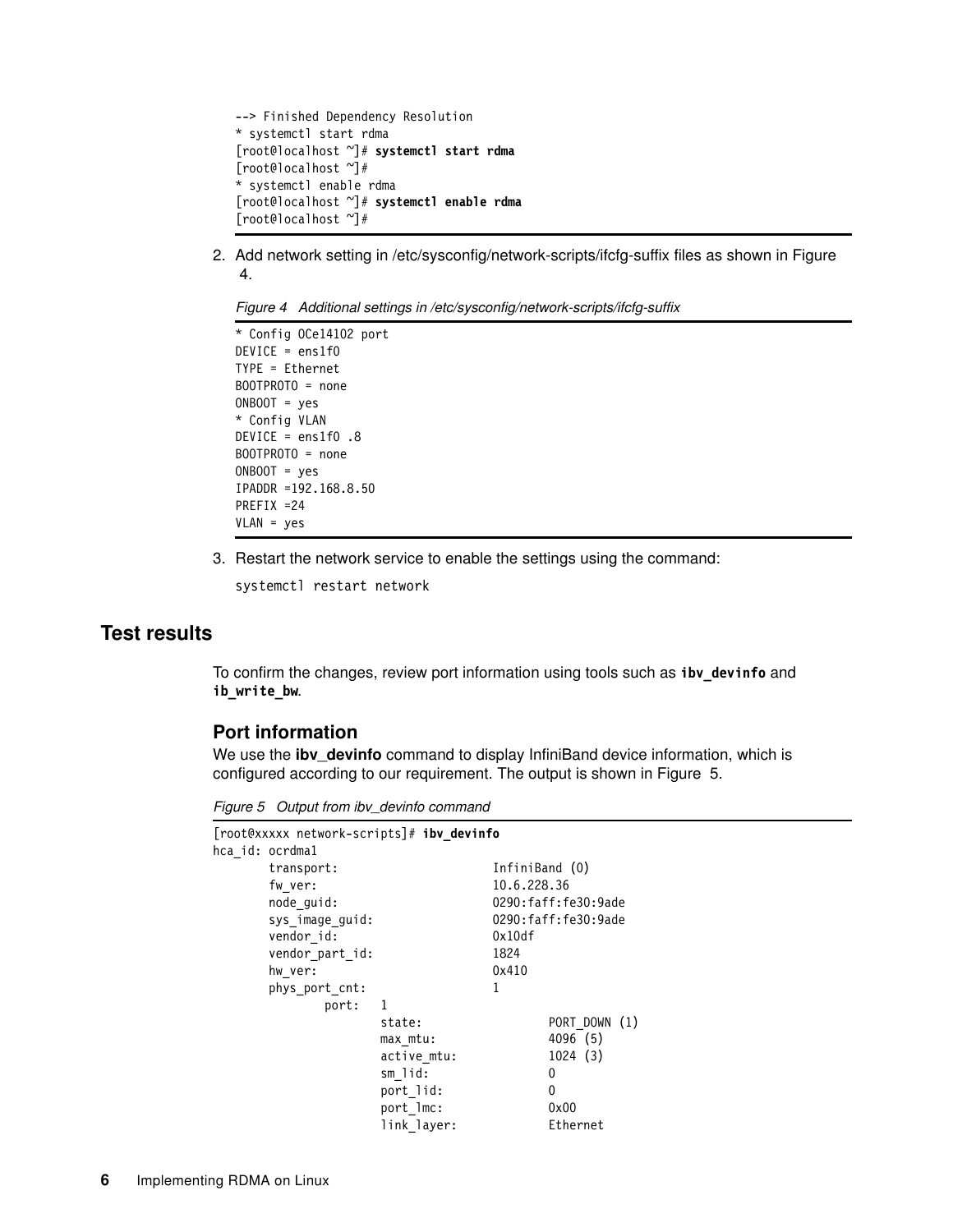| hca id: ocrdma0 |             |                |                     |
|-----------------|-------------|----------------|---------------------|
| transport:      |             | InfiniBand (0) |                     |
| fw ver:         |             | 10.6.228.36    |                     |
| node_guid:      |             |                | 0290:faff:fe30:9ad6 |
| sys image guid: |             |                | 0290:faff:fe30:9ad6 |
| vendor id:      |             | 0x10df         |                     |
| vendor part id: |             | 1824           |                     |
| hw ver:         |             | 0x410          |                     |
| phys port cnt:  |             |                |                     |
| port:           | -1          |                |                     |
|                 | state:      |                | PORT ACTIVE (4)     |
|                 | max mtu:    |                | 4096 (5)            |
|                 | active mtu: |                | 1024(3)             |
|                 | sm lid:     |                | 0                   |
|                 | port lid:   |                | 0                   |
|                 | port lmc:   |                | 0x00                |
|                 | link layer: |                | Ethernet            |
|                 |             |                |                     |

#### **Performance**

The following example shows how to run a diagnostic between a local node client and a remote node server with the **ib\_write\_bw** command.

First configure the remote node server with the command:

ib\_write\_bw -d ocrdma0 -b -F -D 30 --cpu\_util

The important parameters have the following meaning:

| -d ocrdma0 | Uses the InfiniBand device ocrdma0.                                                             |
|------------|-------------------------------------------------------------------------------------------------|
| -b         | Measure bidirectional bandwidth (default unidirectional).                                       |
| -F.        | Do not show a warning even if cpufreq_ondemand module is loaded,<br>and cpu-freq is not on max. |
| $-D$ 30    | Run test period is 30 seconds.                                                                  |
| --cpu util | Show CPU Utilization in report, valid only in Duration mode.                                    |

The command and output are shown in [Figure 6](#page-6-0).

<span id="page-6-0"></span>*Figure 6 Output from ib\_write\_bw command*

[root@xxxxx network-scripts]# **ib\_write\_bw -d ocrdma0 -b -F -D 30 --cpu\_util**

```
************************************
* Waiting for client to connect... *
************************************
```
---------------------------------------------------------------------------------------

 RDMA\_Write Bidirectional BW Test Dual-port : OFF Device : ocrdma0 Number of qps : 1 Transport type : IB Connection type : RC Using SRQ : OFF TX depth : 128 CQ Moderation : 100 Mtu : 1024[B] Link type : Ethernet Gid index : 0 Max inline data : 0[B] rdma\_cm QPs : OFF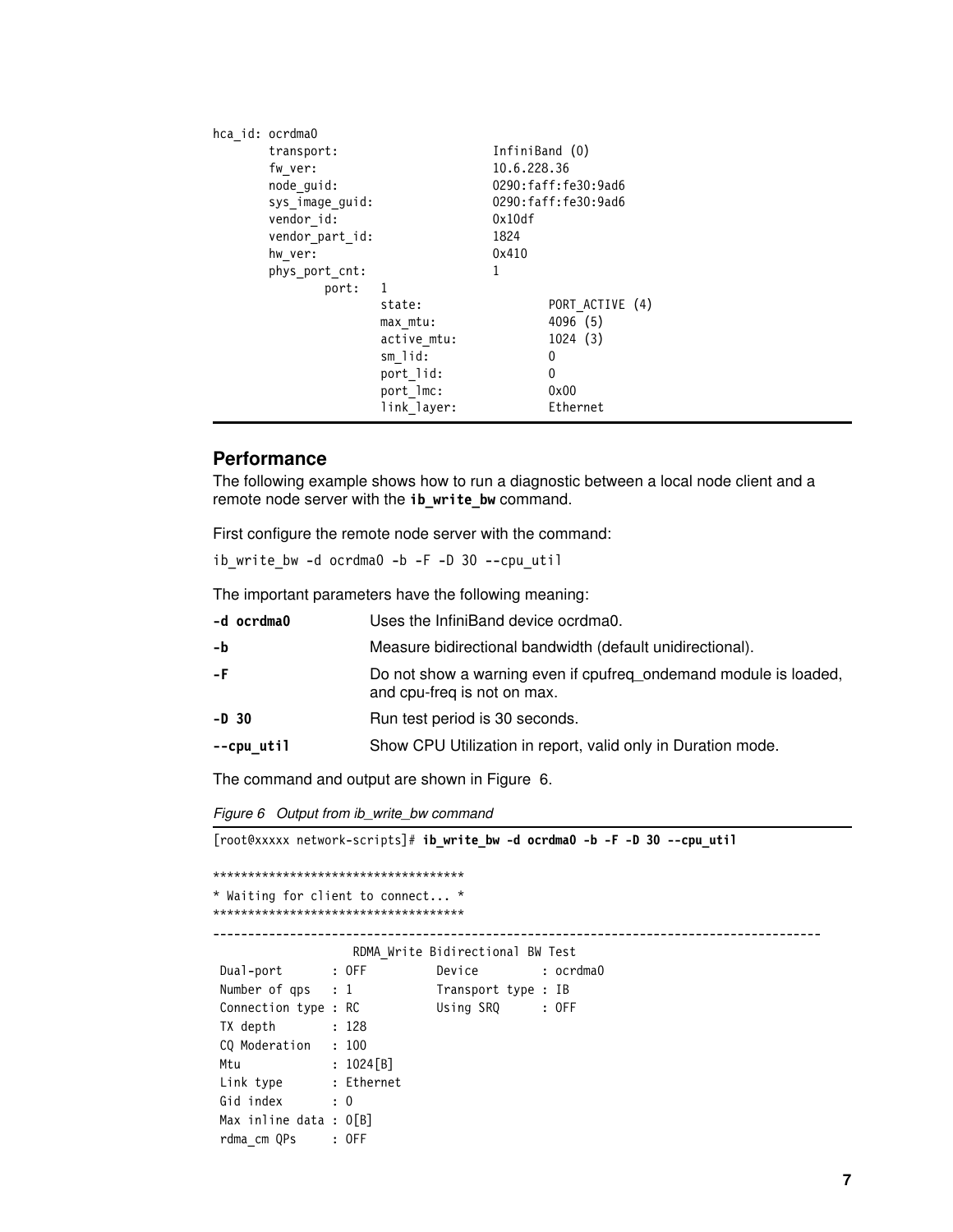Data ex. method : Ethernet -------------------------------------------------------------------------------------- local address: LID 0000 QPN 0x000c PSN 0xd7785c RKey 0x81fff28 VAddr 0x007f14cd279000 GID: 00:00:00:00:00:00:00:00:00:00:255:255:192:168:08:50 remote address: LID 0000 QPN 0x000c PSN 0x28560b RKey 0x81fff28 VAddr 0x007f924052a000 GID: 00:00:00:00:00:00:00:00:00:00:255:255:192:168:08:60 --------------------------------------------------------------------------------------- #bytes #iterations BW peak[MB/sec] BW average[MB/sec] MsgRate[Mpps] CPU\_Util[%] Conflicting CPU frequency values detected: 3698.925000 != 2938.359000 Test integrity may be harmed ! Warning: measured timestamp frequency 3491.78 differs from nominal 3698.93 MHz 65536 278000 0.00 2171.83 0.034749 12.50 ---------------------------------------------------------------------------------------

Then run the command on the local node client the following command as shown in [Figure 7](#page-7-0): ib\_write\_bw -d ocrdma0 -b -F -D 30 --cpu\_util *server-IP-address*

In the command substitute the IP address with the IP address of your server.

<span id="page-7-0"></span>*Figure 7 Output from ib\_write\_bw command*

|                                |                  |                                                                                                                          | $[root@localhost "]$ # ib_write_bw -d ocrdma0 -b -F -D 30 --cpu_util 192.168.8.50                                                                                               |  |
|--------------------------------|------------------|--------------------------------------------------------------------------------------------------------------------------|---------------------------------------------------------------------------------------------------------------------------------------------------------------------------------|--|
|                                |                  | RDMA Write Bidirectional BW Test                                                                                         |                                                                                                                                                                                 |  |
|                                |                  | Dual-port : OFF Device : ocrdma0                                                                                         |                                                                                                                                                                                 |  |
|                                |                  | Number of qps : 1 Transport type : IB                                                                                    |                                                                                                                                                                                 |  |
|                                |                  | Connection type : RC Using SRQ : OFF                                                                                     |                                                                                                                                                                                 |  |
| TX depth                       | $\therefore$ 128 |                                                                                                                          |                                                                                                                                                                                 |  |
| CQ Moderation : 100            |                  |                                                                                                                          |                                                                                                                                                                                 |  |
| Mtu : 1024[B]                  |                  |                                                                                                                          |                                                                                                                                                                                 |  |
| Link type : Ethernet           |                  |                                                                                                                          |                                                                                                                                                                                 |  |
| Gid index : 0                  |                  |                                                                                                                          |                                                                                                                                                                                 |  |
| Max inline data : $0$ [B]      |                  |                                                                                                                          |                                                                                                                                                                                 |  |
| rdma cm QPs : OFF              |                  |                                                                                                                          |                                                                                                                                                                                 |  |
| Data ex. method : Ethernet     |                  |                                                                                                                          |                                                                                                                                                                                 |  |
|                                |                  | GID: $00:00:00:00:00:00:00:00:00:00:255:255:192:168:08:60$<br>GID: $00:00:00:00:00:00:00:00:00:00:255:255:192:168:08:50$ | local address: LID 0000 QPN 0x000c PSN 0x28560b RKey 0x81fff28 VAddr 0x007f924052a000<br>remote address: LID 0000 QPN 0x000c PSN 0xd7785c RKey 0x81fff28 VAddr 0x007f14cd279000 |  |
| CPU Util <sup>[2]</sup>        |                  |                                                                                                                          | #bytes #iterations BW peak[MB/sec] BW average[MB/sec] MsgRate[Mpps]                                                                                                             |  |
|                                |                  |                                                                                                                          | Conflicting CPU frequency values detected: 3600.578000 != 3524.300000                                                                                                           |  |
| Test integrity may be harmed ! |                  |                                                                                                                          |                                                                                                                                                                                 |  |
|                                |                  |                                                                                                                          | Warning: measured timestamp frequency 2294.63 differs from nominal 3600.58 MHz                                                                                                  |  |
|                                |                  |                                                                                                                          |                                                                                                                                                                                 |  |

The above output confirms that communication between the client and server has been successfully established. Confirm that the output contains these entries: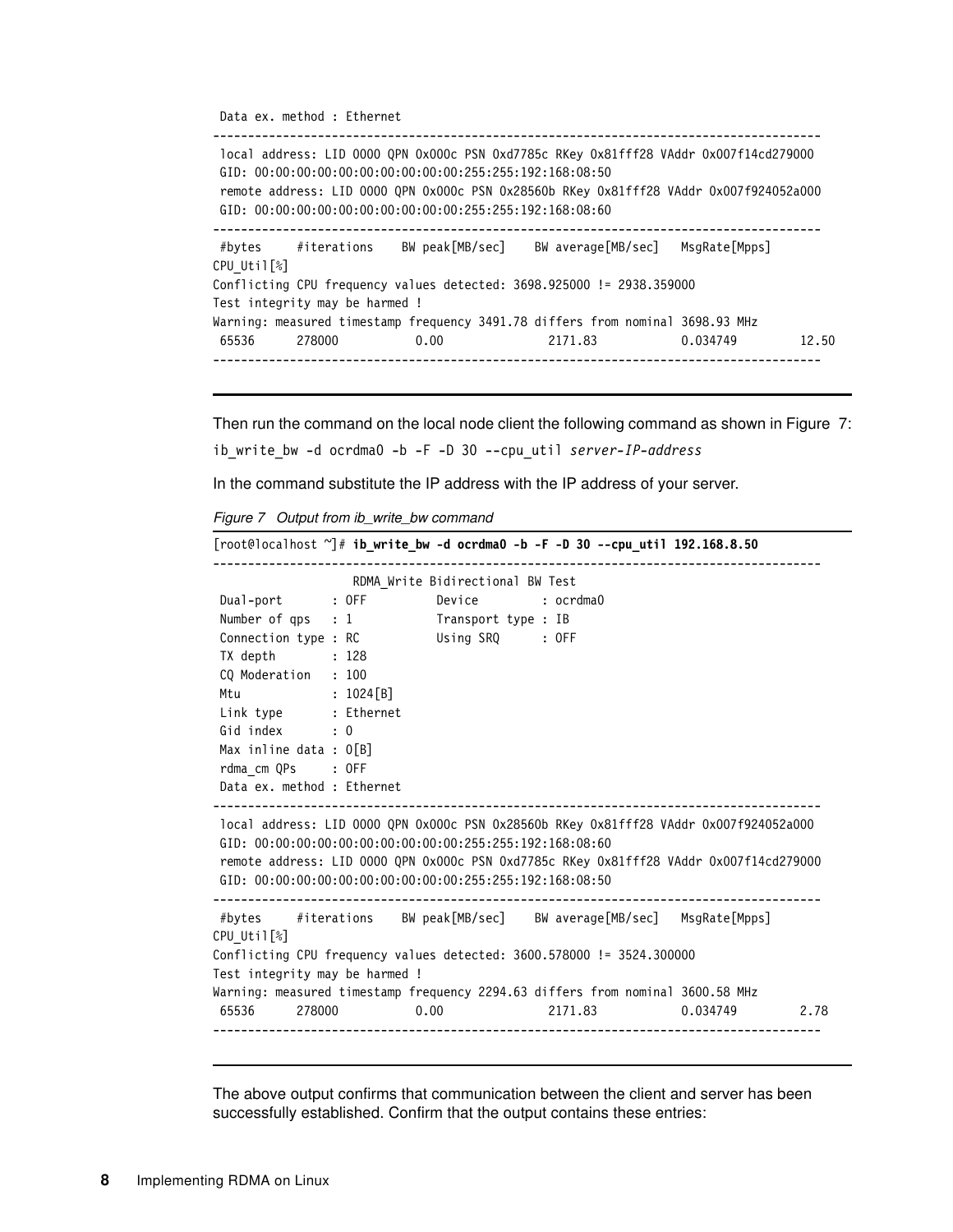Device : ocrdma0 Transport type : IB

The parameter -d ocrdma0 means that you are using the InfiniBand device ocrdma0 to establish network session between client and server.

**Tip:** If communication is not working correctly, you will get error messages as the output.

## <span id="page-8-0"></span>**iWARP evaluation**

In this section, we describe how to enable iWARP. We use the Intel X722 Ethernet Controller as an example.

We used the following environment for this test:

- ThinkSystem™ SR630 and ThinkSystem SR650
- ► 10GBASE-T LAN on Motherboard (LOM) adapter (rev 03)
- Red Hat Enterprise Linux 7.3
- ► Intel driver, Version 3.10.0-514.el7.x86\_64

#### **Procedure**

The steps to enable iWARP are as follows:

1. Issue the three commands as described in step [1 on page 5](#page-4-2) in the RoCE test. That is, configure the basic space for RMDA, using the following commands:

```
yum install rdma libocrdma libibverbs-utils perftest
systemctl start rdma
systemctl enable rdma
```
2. Load the i40iw driver for Intel X722 network controller using the following command:

modprobe i40iw

3. Add the following network settings to the /etc/sysconfig/network-scripts/ifcfg-suffix file:

```
* Config OCe14102 port
DEVICE = ens1f0
TYPE = Ethernet
BOOTPROTO = none
ONBOOT = yes
* Config VLAN
DEVICE = ens1f0 .8
BOOTPROTO = none
ONBOOT = yes
IPADDR =192.168.8.1
PREFIX =24
VLAN = yes
```
*Figure 8 Additions to /etc/sysconfig/network-scripts/ifcfg-suffix*

4. Restart the network service to enable setting using the following command:

```
systemctl restart network
```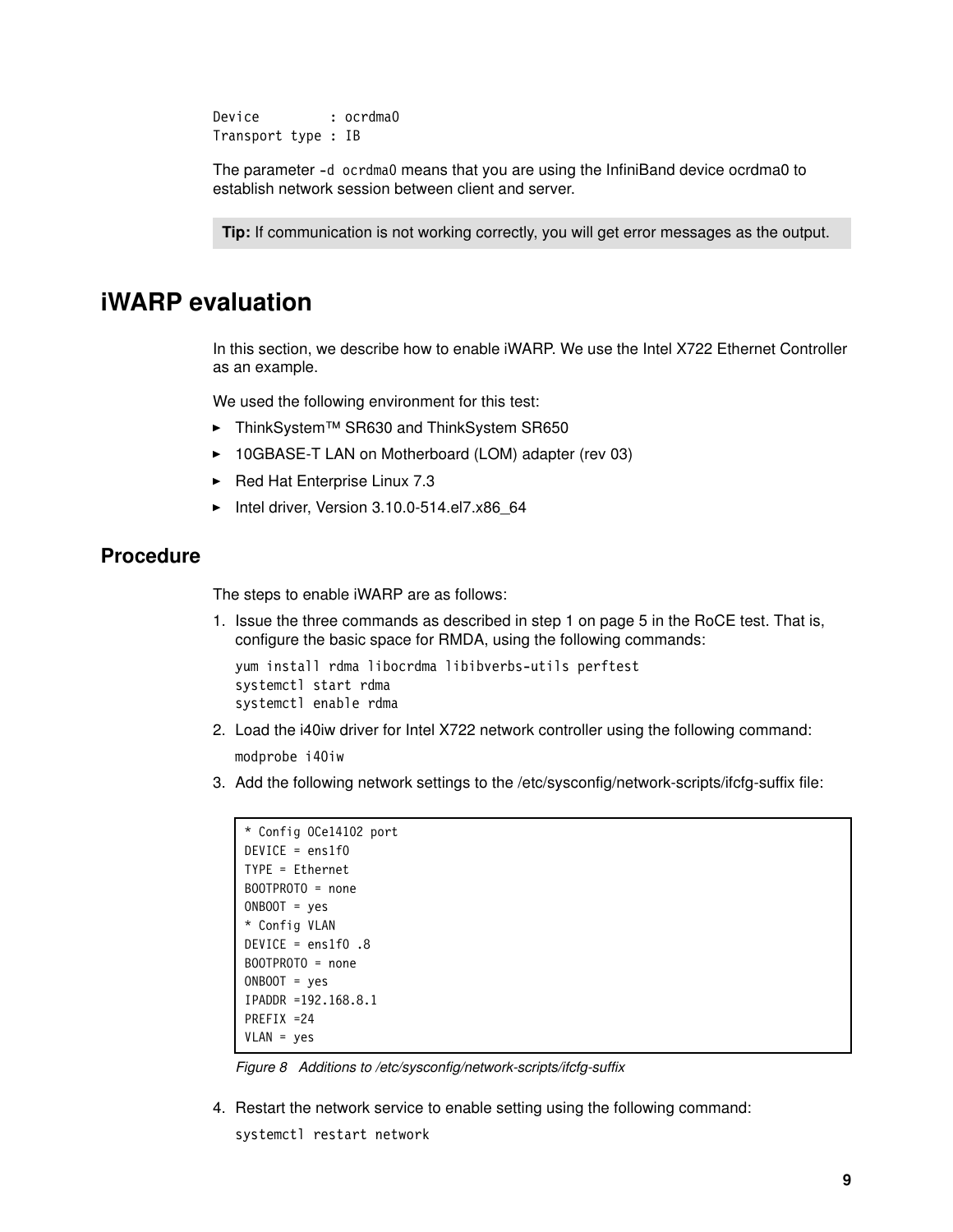#### **Test Results**

We will use **ib\_write\_bw** for performance testing. As you will see, iWARP has a greater CPU usage than RoCE.

To configure the remote node server with the command:

ib\_write\_bw -d i40iw3 -b -F -D 30 --cpu\_util --rdma\_cm

The parameters have the following meaning:

| -d i40iw3  | Uses the IWARP device i40iw3.                                                                   |
|------------|-------------------------------------------------------------------------------------------------|
| -b         | Measure bidirectional bandwidth (default unidirectional).                                       |
| -F         | Do not show a warning even if cpufreq_ondemand module is loaded,<br>and cpu-freq is not on max. |
| $-D$ 30    | Run test period is 30 seconds.                                                                  |
| --cpu util | Show CPU Utilization in report, valid only in Duration mode.                                    |
| --rdma cm  | Connect QPs with rdma_cm and run test on those QPs.                                             |

The command and output are shown in [Figure 9](#page-9-0).

<span id="page-9-0"></span>*Figure 9 Output from ib\_write\_bw command*

```
# ib_write_bw -d i40iw3 -b -F -D 30 --cpu_util --rdma_cm
************************************
* Waiting for client to connect... *
************************************
   ---------------------------------------------------------------------------------------
                 RDMA_Write Bidirectional BW Test
Dual-port : OFF Device : i40iw3
Number of qps : 1 Transport type : IW
Connection type : RC Using SRQ : OFF
 TX depth : 128
 CQ Moderation : 100
Mtu : 1024[B]
 Link type : Ethernet
GID index : 0
Max inline data : 0[B] rdma_cm QPs : ON
 Data ex. method : rdma_cm
---------------------------------------------------------------------------------------
 Waiting for client rdma_cm QP to connect
 Please run the same command with the IB/RoCE interface IP
---------------------------------------------------------------------------------------
 local address: LID 0x01 QPN 0x0004 PSN 0x3659e1
 GID: 124:211:10:178:10:88:00:00:00:00:00:00:00:00:00:00
 remote address: LID 0x01 QPN 0x0004 PSN 0xb7e62b
 GID: 124:211:10:198:162:104:00:00:00:00:00:00:00:00:00:00
---------------------------------------------------------------------------------------
 #bytes #iterations BW peak[MB/sec] BW average[MB/sec] MsgRate[Mpps] 
CPU_Util[%]
 65536 285600 0.00 2236.49 0.035784 12.50
---------------------------------------------------------------------------------------
```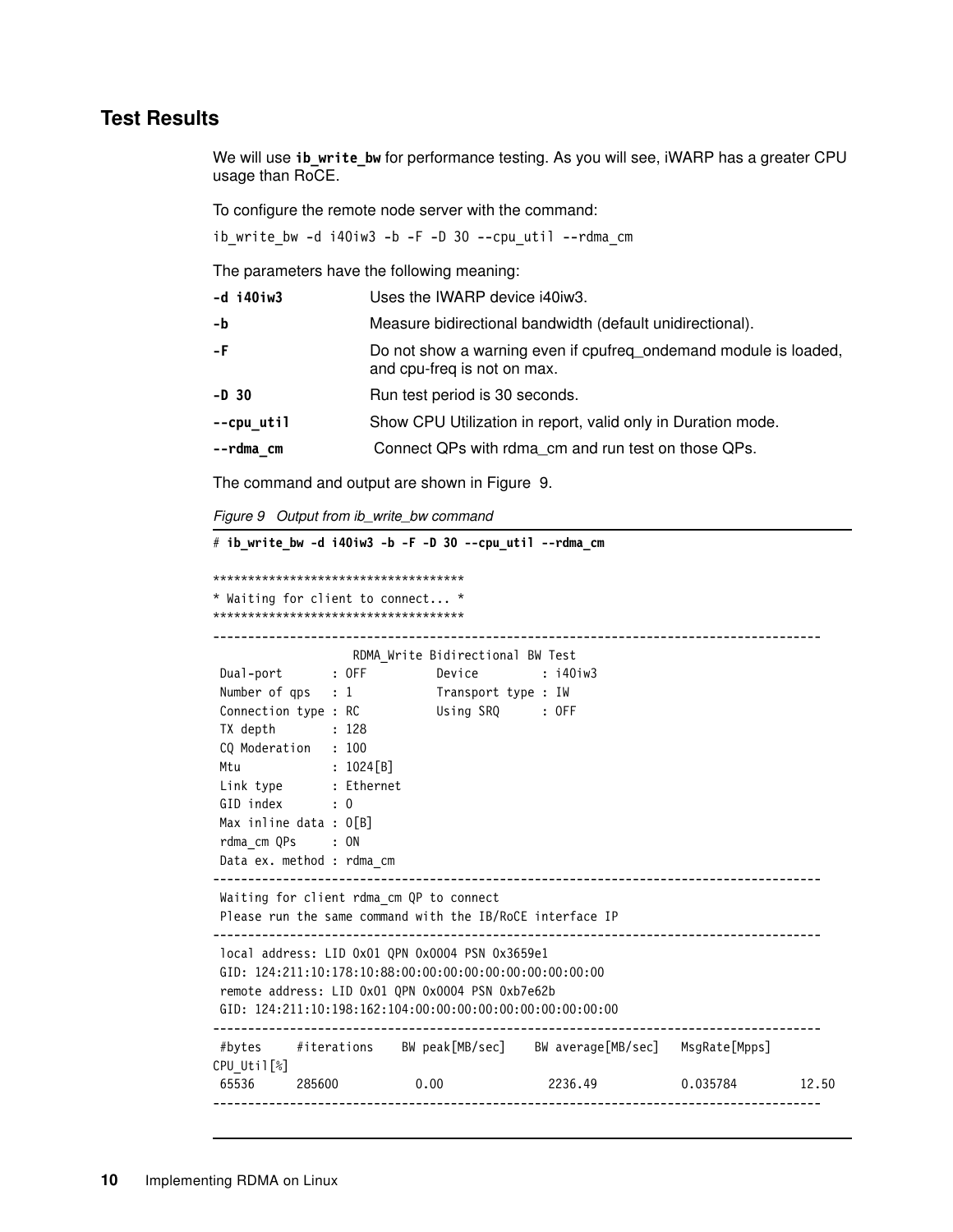Next, we run the command on the local node client as shown in [Figure 10:](#page-10-1)

ib\_write\_bw -d i40iw3 -b -F -D 30 --cpu\_util 192.168.8.1 --rdma\_cm

The only difference between this and the previous command is that here the command contains the server IP address of the server.

<span id="page-10-1"></span>*Figure 10 Output from ib\_write\_bw command*

|                                                                |  |                                  | # ib write bw -d i40iw3 -b -F -D 30 --cpu util 192.168.8.1 --rdma cm |  |  |
|----------------------------------------------------------------|--|----------------------------------|----------------------------------------------------------------------|--|--|
|                                                                |  | RDMA Write Bidirectional BW Test |                                                                      |  |  |
| Dual-port : OFF Device : i40iw3                                |  |                                  |                                                                      |  |  |
| Number of qps : 1 Transport type : IW                          |  |                                  |                                                                      |  |  |
| Connection type : RC Using SRQ : OFF                           |  |                                  |                                                                      |  |  |
| TX depth<br>: 128                                              |  |                                  |                                                                      |  |  |
| CQ Moderation : 100                                            |  |                                  |                                                                      |  |  |
| Mtu<br>$: 1024 \, \lceil B \rceil$                             |  |                                  |                                                                      |  |  |
| Link type : Ethernet                                           |  |                                  |                                                                      |  |  |
| GID index : 0                                                  |  |                                  |                                                                      |  |  |
| Max inline data : $0[B]$                                       |  |                                  |                                                                      |  |  |
| rdma cm QPs : ON                                               |  |                                  |                                                                      |  |  |
| Data ex. method : rdma cm                                      |  |                                  |                                                                      |  |  |
| local address: LID 0x01 QPN 0x0004 PSN 0xb7e62b                |  |                                  |                                                                      |  |  |
| $GID: 124:211:10:198:162:104:00:00:00:00:00:00:00:00:00:00:00$ |  |                                  |                                                                      |  |  |
| remote address: LID 0x01 QPN 0x0004 PSN 0x3659e1               |  |                                  |                                                                      |  |  |
| GID: $124:211:10:178:10:88:00:00:00:00:00:00:00:00:00:00:00$   |  |                                  |                                                                      |  |  |
|                                                                |  |                                  |                                                                      |  |  |
|                                                                |  |                                  | #bytes #iterations BW peak[MB/sec] BW average[MB/sec] MsgRate[Mpps]  |  |  |
| CPU Util[%]                                                    |  |                                  |                                                                      |  |  |
|                                                                |  |                                  | 65536 285600 0.00 2236.49 0.035784 6.25                              |  |  |
|                                                                |  |                                  |                                                                      |  |  |

To verify successful communication, confirm the output contains the following entries:

Device : i40iw3 Transport type : IW

The parameter -d i40iw3 means that you are using the IWARP device i40iw3 to establish network session between client and server.

If the communication has failed, you will instead get an error on the output.

# <span id="page-10-0"></span>**Omni-Path Architecture**

Red Hat's official documentation suggests the use of the out-of-box Intel OPA driver, as described in the following web page:

<https://access.redhat.com/articles/2039623>

Please refer to Intel's documentation to install Omni-Path drivers and tools.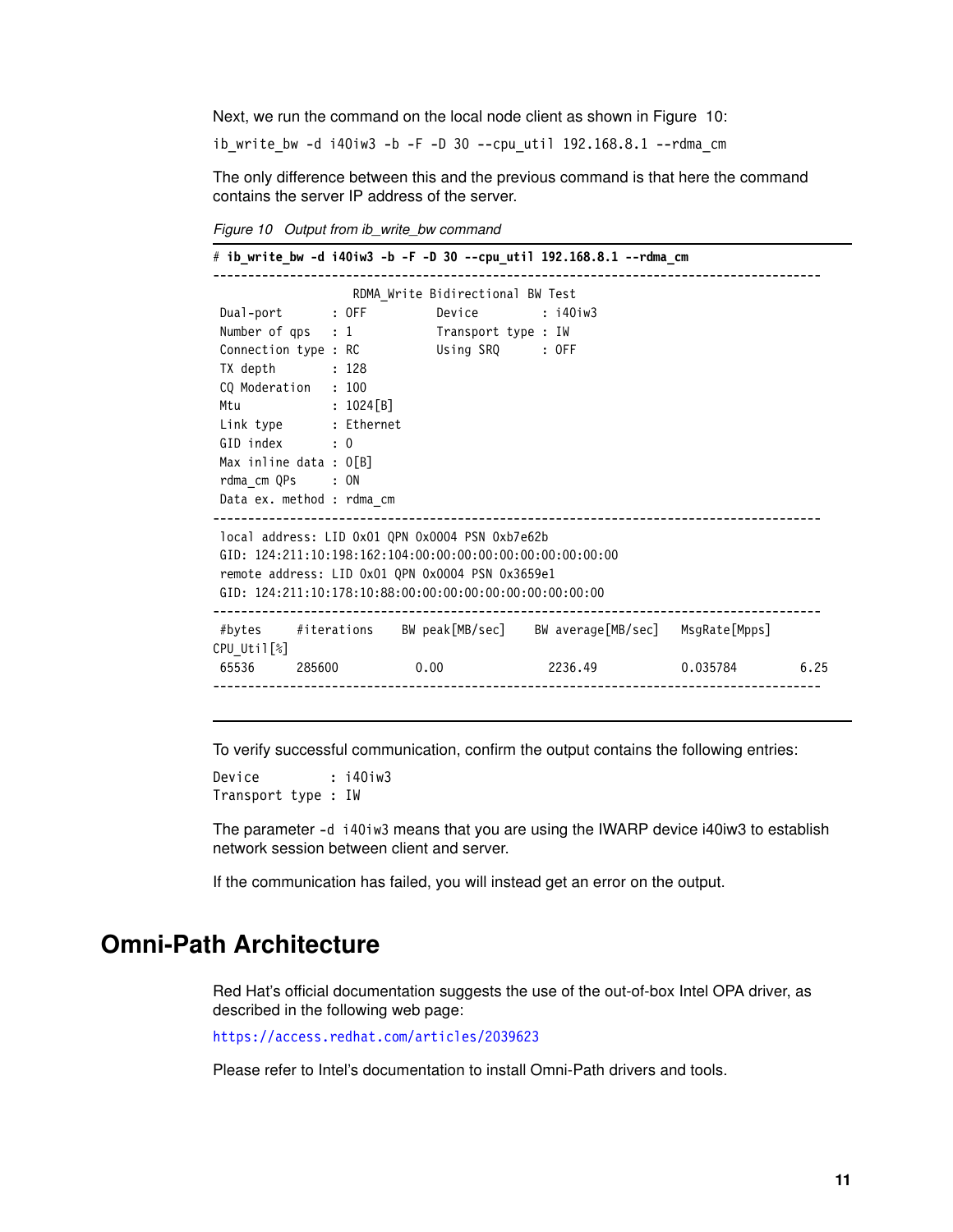# <span id="page-11-0"></span>**For more information**

For more information on RDMA, see the following Red Hat documentation page:

[https://access.redhat.com/documentation/en-us/red\\_hat\\_enterprise\\_linux/7/html/netw](https://access.redhat.com/documentation/en-us/red_hat_enterprise_linux/7/html/networking_guide/sec-configuring_the_base_rdma_subsystem) [orking\\_guide/sec-configuring\\_the\\_base\\_rdma\\_subsystem](https://access.redhat.com/documentation/en-us/red_hat_enterprise_linux/7/html/networking_guide/sec-configuring_the_base_rdma_subsystem)

# <span id="page-11-1"></span>**Author**

Guangzhe Fu is a Linux Engineer in the Lenovo Data Center Group in Beijing, China. He joined the OS team in 2017. His major focus is the Network and Virtualization feature of Linux kernel development in Lenovo. He has two years experience as a Software Architecture engineer, six years experience as a Linux Kernel Development engineer.

Thanks to the following people for their contributions to this project:

- David Watts, Lenovo Press
- Siyuan Wang Lenovo Linux Engineer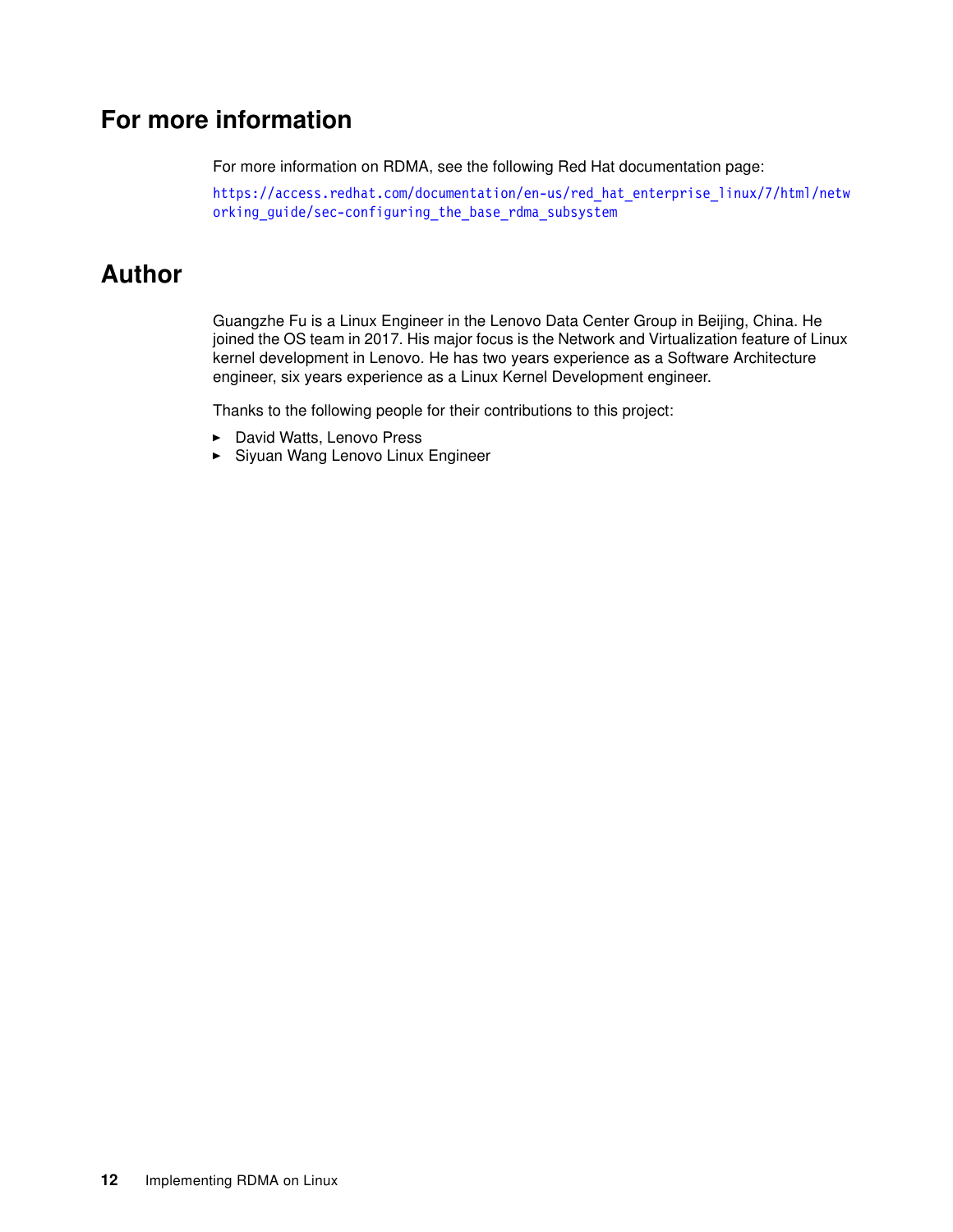# <span id="page-12-0"></span>**Notices**

Lenovo may not offer the products, services, or features discussed in this document in all countries. Consult your local Lenovo representative for information on the products and services currently available in your area. Any reference to a Lenovo product, program, or service is not intended to state or imply that only that Lenovo product, program, or service may be used. Any functionally equivalent product, program, or service that does not infringe any Lenovo intellectual property right may be used instead. However, it is the user's responsibility to evaluate and verify the operation of any other product, program, or service.

Lenovo may have patents or pending patent applications covering subject matter described in this document. The furnishing of this document does not give you any license to these patents. You can send license inquiries, in writing, to:

Lenovo (United States), Inc. 1009 Think Place - Building One Morrisville, NC 27560 U.S.A. Attention: Lenovo Director of Licensing

LENOVO PROVIDES THIS PUBLICATION "AS IS" WITHOUT WARRANTY OF ANY KIND, EITHER EXPRESS OR IMPLIED, INCLUDING, BUT NOT LIMITED TO, THE IMPLIED WARRANTIES OF NON-INFRINGEMENT, MERCHANTABILITY OR FITNESS FOR A PARTICULAR PURPOSE. Some jurisdictions do not allow disclaimer of express or implied warranties in certain transactions, therefore, this statement may not apply to you.

This information could include technical inaccuracies or typographical errors. Changes are periodically made to the information herein; these changes will be incorporated in new editions of the publication. Lenovo may make improvements and/or changes in the product(s) and/or the program(s) described in this publication at any time without notice.

The products described in this document are not intended for use in implantation or other life support applications where malfunction may result in injury or death to persons. The information contained in this document does not affect or change Lenovo product specifications or warranties. Nothing in this document shall operate as an express or implied license or indemnity under the intellectual property rights of Lenovo or third parties. All information contained in this document was obtained in specific environments and is presented as an illustration. The result obtained in other operating environments may vary.

Lenovo may use or distribute any of the information you supply in any way it believes appropriate without incurring any obligation to you.

Any references in this publication to non-Lenovo Web sites are provided for convenience only and do not in any manner serve as an endorsement of those Web sites. The materials at those Web sites are not part of the materials for this Lenovo product, and use of those Web sites is at your own risk.

Any performance data contained herein was determined in a controlled environment. Therefore, the result obtained in other operating environments may vary significantly. Some measurements may have been made on development-level systems and there is no guarantee that these measurements will be the same on generally available systems. Furthermore, some measurements may have been estimated through extrapolation. Actual results may vary. Users of this document should verify the applicable data for their specific environment.